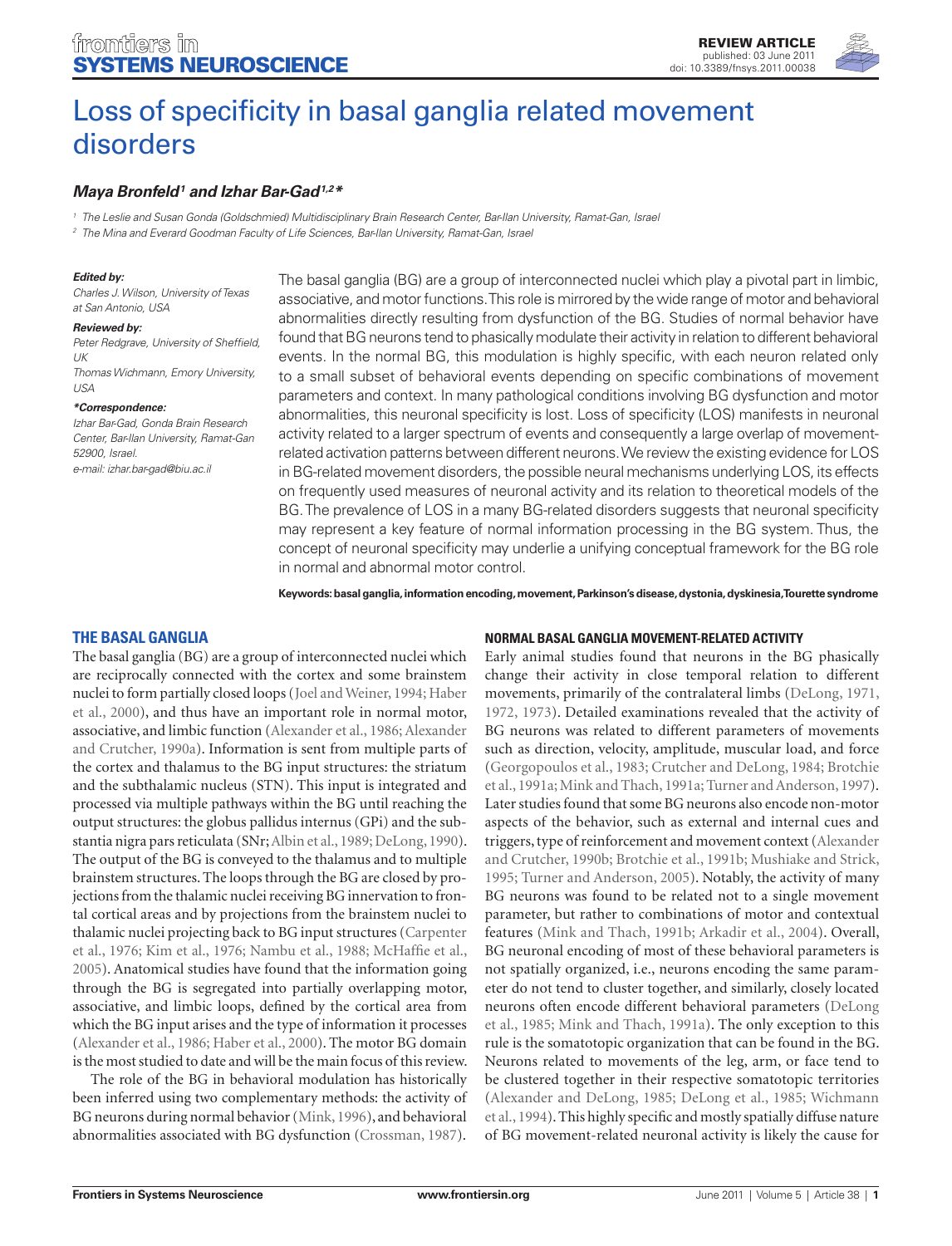the relatively small number of movement-related neurons found in intact animals (DeLong, 1971). Indeed, the relative fraction of task-related neurons and the observed patterns of neuronal selectivity are highly dependent on the exact motor and associative parameters of the experimental motor tasks (DeLong, 1973; Mink and Thach, 1987).

Highly specific movement-related activity modulations have been found in all processing levels of the BG, but their expression differs depending on the basic firing characteristics of the neurons in each structure. The projection neurons of the striatum (BG input stage) are quiescent most of the time, and fire a short burst of activity in response to preferred events (DeLong, 1973; Liles, 1985). In contrast, neurons in the globus pallidus externus (GPe, BG internal stage) and internus (BG output stage) are tonically active with a high-frequency baseline firing rate, and their movementrelated activity is either a decrease or an increase in firing rate, with increases more common in intact animals (DeLong, 1971; Turner and Anderson, 1997).

## **Basal ganglia dysfunction**

The importance of the BG system is evidenced by the severe behavioral abnormalities associated with both experimentally induced and naturally occurring BG dysfunction. Selective anatomical and functional abnormalities in the cortico-BG system have been observed in patients suffering from disorders such as Parkinson's disease (Agid, 1991), Huntington's chorea (Glass et al., 2000; Deng et al., 2004), dystonia (Marsden et al., 1985), and motor tics (Singer and Minzer, 2003), which were therefore considered "BG-related movement disorders." Animal models and anecdotal findings in human patients confirmed that localized dysfunctions (inactivation or disinhibition) of different parts of the BG could directly induce behavioral abnormalities similar to the symptoms observed in these disorders (Martin and Alcock, 1934; Crossman et al., 1988; Hamada

and DeLong, 1992; Grabli et al., 2004; Desmurget and Turner, 2008; McCairn et al., 2009; Bronfeld et al., 2010). The exact nature of the abnormal symptoms has been related to the type and location of the BG dysfunction.

## **Neuronal loss of specificity**

Different BG-related disorders are associated with a wide variety of clinical manifestations and physiological abnormalities. Despite these differences, one physiological phenomenon is common to many BG-related disorders: neuronal loss of specificity (LOS). In many of these pathological conditions, individual BG neurons lose their characteristic selective movement-related activity profiles and instead display similar activity modulations related to a broader range of behavioral events (**Figure 1**). In this section we review evidence for BG LOS in human patients and in animal models of the major BG-related diseases.

#### **Parkinson's disease**

Parkinson disease (PD) is the most extensively studied BG-related disorder, and has inspired many of the current models of the BG. PD is a neurodegenerative movement disorder characterized by hypokinesia (immobility, slowed and small movements), muscle rigidity and tremor (Parkinson, 1817; Agid, 1991). Loss of dopaminergic innervation to the BG was identified as the basic pathology underlying many of the motor symptoms of PD (Hornykiewicz, 1966), which can be replicated in the non-human primate model of PD. Administration of 1-methyl-4-phenyl-1,2,3,6-tetrahydropyridine (MPTP) to monkeys leads to selective death of dopaminergic neurons and mimics many clinical symptoms of the disorder (Burns et al., 1983). This model has enabled extensive study of the neurophysiological changes associated with PD (Jenner, 2003). Recording of neuronal activity from the BG of human PD patients has recently become possible due to the use of



FIGURE 1 | Neuronal specificity. Peri-event time histograms and raster plots of the activity of a single neuron around the onset-time of different movements (simulated data), illustrating the concept of neuronal specificity. **(A)** Specific encoding, the neuron displays rate changes only in relation to movements of a single joint. **(B)** Non-specific encoding, the neuron displays similar rate modulations related to movements of multiple joints.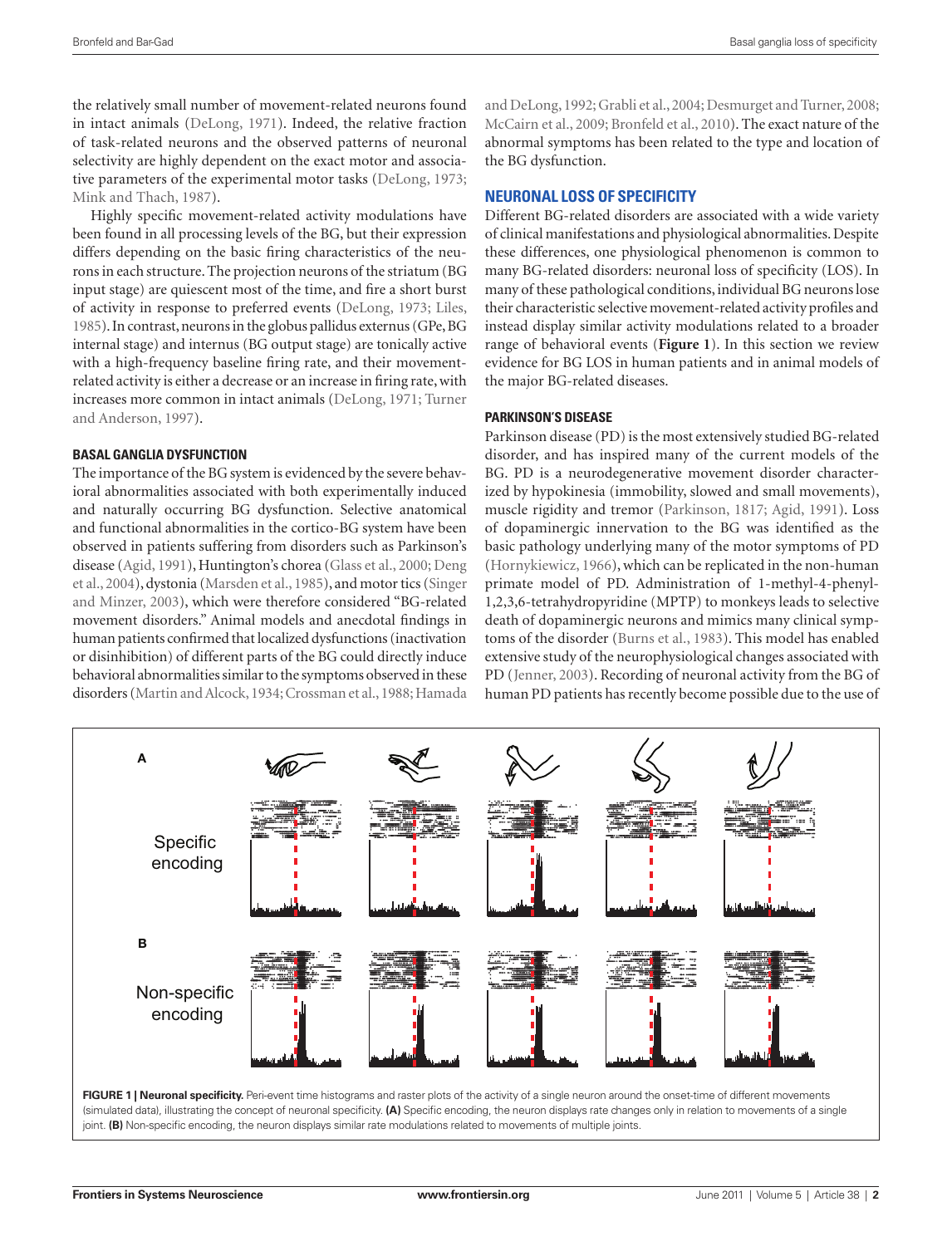stereotactic neurosurgical intervention procedures targeting the GPi or the STN to ameliorate PD symptoms (Anderson et al., 2005; Rodriguez-Oroz et al., 2005).While this type of research is limited by the lack of control data from healthy subjects, it is often compared to observations made in non-human primates. Studies of BG movement-related activity have revealed both direct and indirect evidence of neuronal LOS in PD. The relative number of pallidal neurons displaying movement-related activity is substantially larger in MPTP-treated monkeys and in human PD patients compared with normal monkeys (Filion et al., 1988; Williams et al., 2005; Baker et al., 2010; Erez et al., 2011). Studies also found that in these parkinsonian states a large fraction of neurons display activity modulations related to movements of more than a single body part (**Figure 1**), including activity modulations related to movements of both the arm and the leg, movements of multiple joints and movements of the ipsilateral limbs (Filion et al., 1988; Taha et al., 1996; Boraud et al., 2000; Levy et al., 2001; Baker et al., 2010). However, some level of somatotopic organization is still preserved in the parkinsonian state, despite the formation of a larger somatotopical overlap (Rodriguez-Oroz et al., 2001; Theodosopoulos et al., 2003; Baker et al., 2010). PD-related LOS was also observed in the activity of thalamic neurons receiving BG output (Pessiglione et al., 2005).

## **Dystonia**

Dystonia is a movement disorder characterized by intermittent and sustained muscle contractions, often involving co-contraction of agonist and antagonist muscles, which leads to involuntary abnormal movements and postures (Fahn and Eldridge, 1976). Dystonia may appear in a variety of pathological conditions, but is most often associated with a lesion or dysfunction of the cortico-BG system (Marsden et al., 1985; Guehl et al., 2009). Evidence for LOS in some types of focal dystonia were found in human patients using non-invasive techniques: transcranial magnetic stimulation (TMS) and functional magnetic resonance imaging (fMRI). These studies found abnormal alterations in the somatotopic organization of the cortico-striatal circuits, mainly in the form of increased overlap between areas, suggesting reduced specificity of the neural representation (Tamburin et al., 2002; Delmaire et al., 2005; Quartarone et al., 2008).

Recordings of neurophysiological activity in non-human primate models of more severe or generalized types of dystonia found that dystonia was associated with a systematic increase in the sensorimotor responsiveness of BG neurons with increased multi-joint, multi-limb, and multi-directional movementrelated activity (Guehl et al., 2009). Similar activity patterns were observed in recordings of neuronal activity in the GPi of dystonia patients (Lenz et al., 1998; Vitek et al., 1999; Chang et al., 2007), obtained during neurosurgical interventions for the treatment of severe dystonia (Coubes et al., 2000). Studies also found that the gross somatotopic organization, such as the separation between "arm" and "leg" areas, was maintained in the pallidum of dystonia patients (Chang et al., 2007), but the more subtle somatotopic organization that can be detected in sensorimotor cortical and thalamic areas, such as the spatially separated representations of different digits, was disturbed (Bara-Jimenez et al., 1998; Lenz et al., 1999).

Notably, some degree of dystonia often appears as a comorbid symptom both in human PD patients and in MPTP-treated primates (Tabbal et al., 2006; Del and Albanese, 2008; Wickremaratchi et al., 2009). The relative contribution of each comorbid disorder to the observed LOS in such cases is currently unknown.

## **Tics**

Motor tics are repetitive involuntary brief muscle contractions that can appear either as the primary or a secondary symptom in several human movement disorders, most notably Tourette syndrome (TS; Kurlan, 2004). Tics are primarily associated with dysfunction of the BG input structure – the striatum (Singer and Minzer, 2003). Our studies (McCairn et al., 2009; Bronfeld et al., 2011) of BG neuronal activity in a non-human primate model of motor tics suggested that tics were also associated with BG LOS (**Figure 2**). In the striatum, tic-related activity was somatotopically organized, but almost all neurons recorded from the tic-related somatotopical territory displayed non-specific tic-related activity (Bronfeld et al., 2011). In the GPe and GPi, a larger than normal fraction of recorded neurons (over 70%) demonstrated strong activity modulations related to tic-movements, even though tics were confined to one or a few muscles (McCairn et al., 2009). Similar findings were observed in the GPi of TS patients undergoing neurosurgery (Zhuang et al., 2009). Tic-related neurons were diffusely distributed within GPe and GPi, with no spatial organization of neurons expressing similar types of tic-related activity (**Figure 2**), suggesting a loss of the somatotopic organization in these structures (McCairn et al., 2009; Zhuang et al., 2009).

## **Chorea**

Chorea is a hyperkinetic symptom characterized by involuntary and irregular continuous movements (Wild and Tabrizi, 2007), which appears in several BG-related disorders (Crossman, 1987) such as Huntington's disease (HD; Marshall, 2004), L-dopa-induced dyskinesia in PD patients (Bezard et al., 2001), and hemiballism (Martin and Alcock, 1934). The heterogeneity of the background conditions associated with chorea makes it difficult to characterize the abnormal neuronal activity specifically related to chorea, rather than to the accompanying motor dysfunctions. One study of pallidal movement-related activity in HD patients reported that the proportion of movement-related GPi cells was similar in their samples of HD and PD patients, but lower than reported for parkinsonian primates, and multi-joint responses were not found in HD (Starr et al., 2008). Unfortunately, the results of this study are severely confounded by the small sample size (only one HD patient). Two other studies of choreic movements induced in non-human primates by either systemic administration of a dopaminergic agonist (Nevet et al., 2004) or local GPe microinjections of a GABA-A antagonist (Bronfeld et al., 2010) reported no increase of correlated pallidal activity which might have suggested movement-related LOS. However, our work on experimentally induced chorea in nonhuman primates suggests that during a choreic state some pallidal neurons may demonstrate phasic activity modulations related to a wider than expected range of behavioral events associated with a sensorimotor task, but these data remain anecdotal (Bronfeld et al., 2010). Thus, additional studies both in human patients and in animal models are required to establish the degree of LOS in chorea.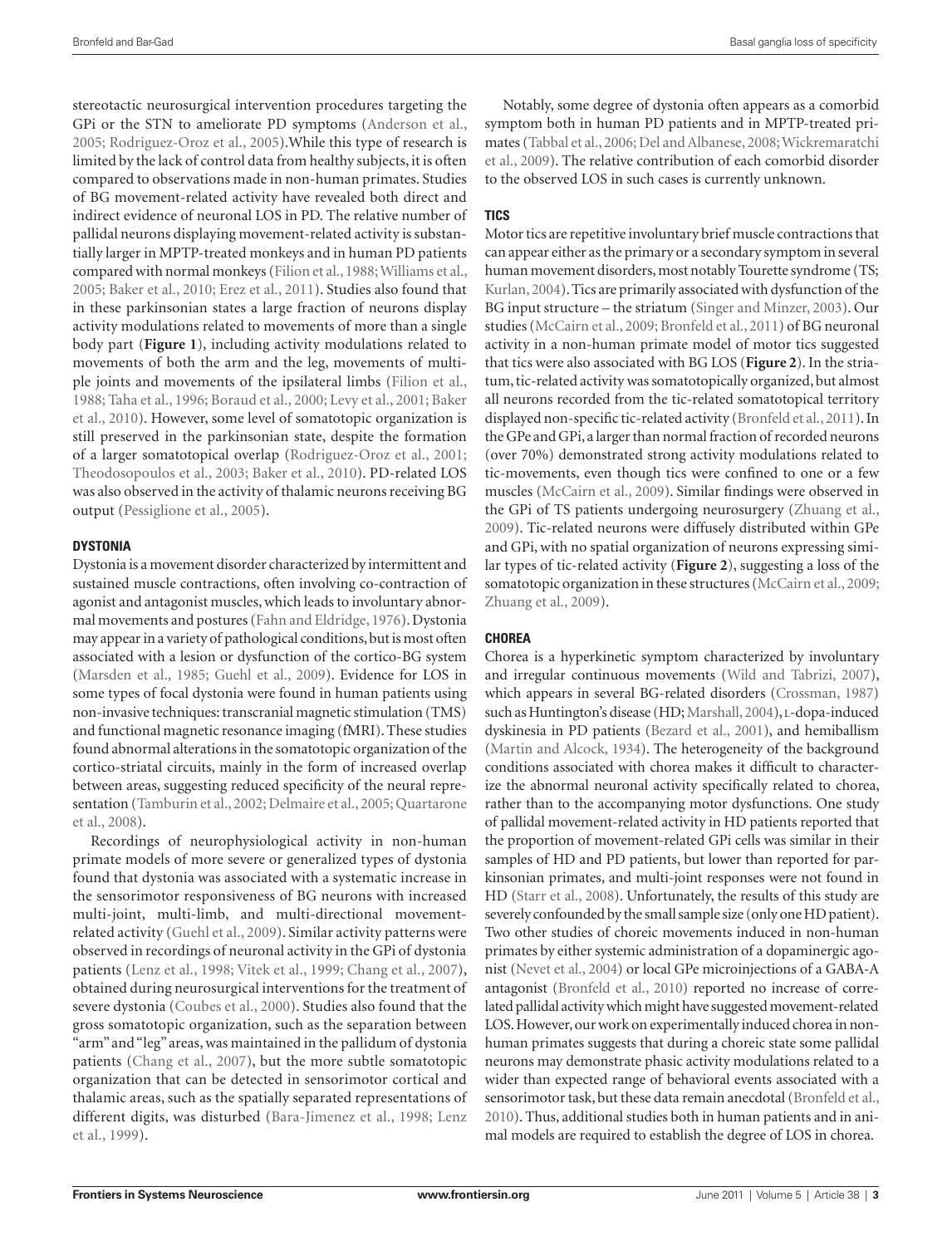

**FIGURE 2 | Non-specific tic-related neuronal activity.** Schematic illustration depicting the relative frequency and spatial distribution of neuronal activity patterns in the cortico-basal ganglia system related to motor tics confined to a single muscle group (Bronfeld et al., 2011). In the striatum, tic-related activity was confined to the somatotopical territory of the tic location, but almost all projection neurons recorded from that territory displayed non-specific tic-related bursts of activity. In the pallidum, tic-related activity was detected in a very large and spatially diffuse subpopulation of neurons. Tic-related excitations and inhibitions were the predominant responses in GPe and GPi neurons, respectively.

#### **Behavioral disorders**

While most studies of BG function and dysfunction have focused on their role in motor control, there is increasing interest in the involvement of the BG in associative and limbic functions, particularly in the context of BG-related behavioral disorders. Dysfunction of the cortico-BG system have been consistently found in disorders of behavioral regulation such as obsessive–compulsive disorder (OCD) and attention-deficit-hyperactivity disorder (ADHD; Swanson et al., 1998; Graybiel and Rauch, 2000; Whiteside et al., 2004; di Michele et al., 2005). Moreover, these disorders show high comorbidity rates with other BG-related movement disorders (Swanson et al., 1998; Murphy et al., 2000; Anderson et al., 2001; Peterson et al., 2001). Animal studies have found that the same local

BG pharmacological manipulation that induces abnormal movements can induce complex abnormal behaviors such as stereotypy and hyperactivity/attention-deficit reminiscent of OCD and ADHD respectively, depending on the site and type of innervation within the BG (Yoshida et al., 1991; Grabli et al., 2004; Worbe et al., 2008). Taken together, this suggests that a similar BG neurophysiological dysfunction may underlie both motor and behavioral disorders, with the different manifestations determined by the identity of the affected functional territory and extent of the pathology (Joel, 2001). It is still unknown whether LOS is a feature of BG-related behavioral disorders, but there is a strong possibility given the similar neuronal substrates of the motor, limbic, and associative BG circuits.

#### **Mechanisms underlying neuronal specificity**

Patterns of event-related neuronal activity are determined by spatial and temporal integrations of inputs to the neuron. Neurons of the BG integrate both "external" inputs from the thalamus and cortex as well as "internal" inputs from other neurons within the BG. Thus, LOS at the output stage of the BG may be attributed either to LOS of the inputs to the system (cortical or thalamic LOS), or to alterations in the internal processing of the information within the BG system. As described in Section "Neuronal Loss of Specificity," LOS of BG neurons can be observed following local inactivation or disinhibition restricted to the BG, without a direct disturbance of the inputs to the system. This suggests that LOS may, in some cases, be primarily driven by dysfunctions of intrinsic BG information processing. In this section we present possible mechanisms of LOS generated or maintained internally by the BG system. Internal processing within the BG system leading to neuronal specificity may be performed either by "intra-nucleus" computation using inhibitory collaterals or interneurons (**Figure 3A**) or by "inter-nuclei" computation utilizing the integration of projections from multiple upstream nuclei (**Figure 3B**).

#### **Specificity related to intra-nucleus processing**

Specificity generated by computation within a nucleus may be mediated by local inhibitory axon collaterals and/or by inhibitory or modulatory interneurons. The most elaborate local network with such properties can be found in the striatum. The striatum contains a single type of GABAergic projection neurons (medium spiny neurons, MSNs) whose activity is modulated by multiple types of GABAergic, cholinergic, and dopaminergic interneurons, as well as by collateral connections from other MSNs (Calabresi et al., 2000; Tepper et al., 2004; Ibanez-Sandoval et al., 2010). The converging effect of these connections modulates the activity of striatal neurons receiving common excitatory cortical/thalamic inputs (**Figure 3A**; Wilson, 2007). This modulation may thus generate a selective movement-related activity profile, as neighboring neurons tend to inhibit other MSNs either directly through their collaterals or indirectly via the GABAergic interneurons (Tepper et al., 2004; Wilson, 2007). Disruption of the activity of this intrinsic striatal network could alter the pattern of inhibitory inputs to the neurons and lead to neuronal LOS. Support for this hypothesis can be found in our recent study which showed that local application of the GABA-A antagonist bicuculline in the striatum, which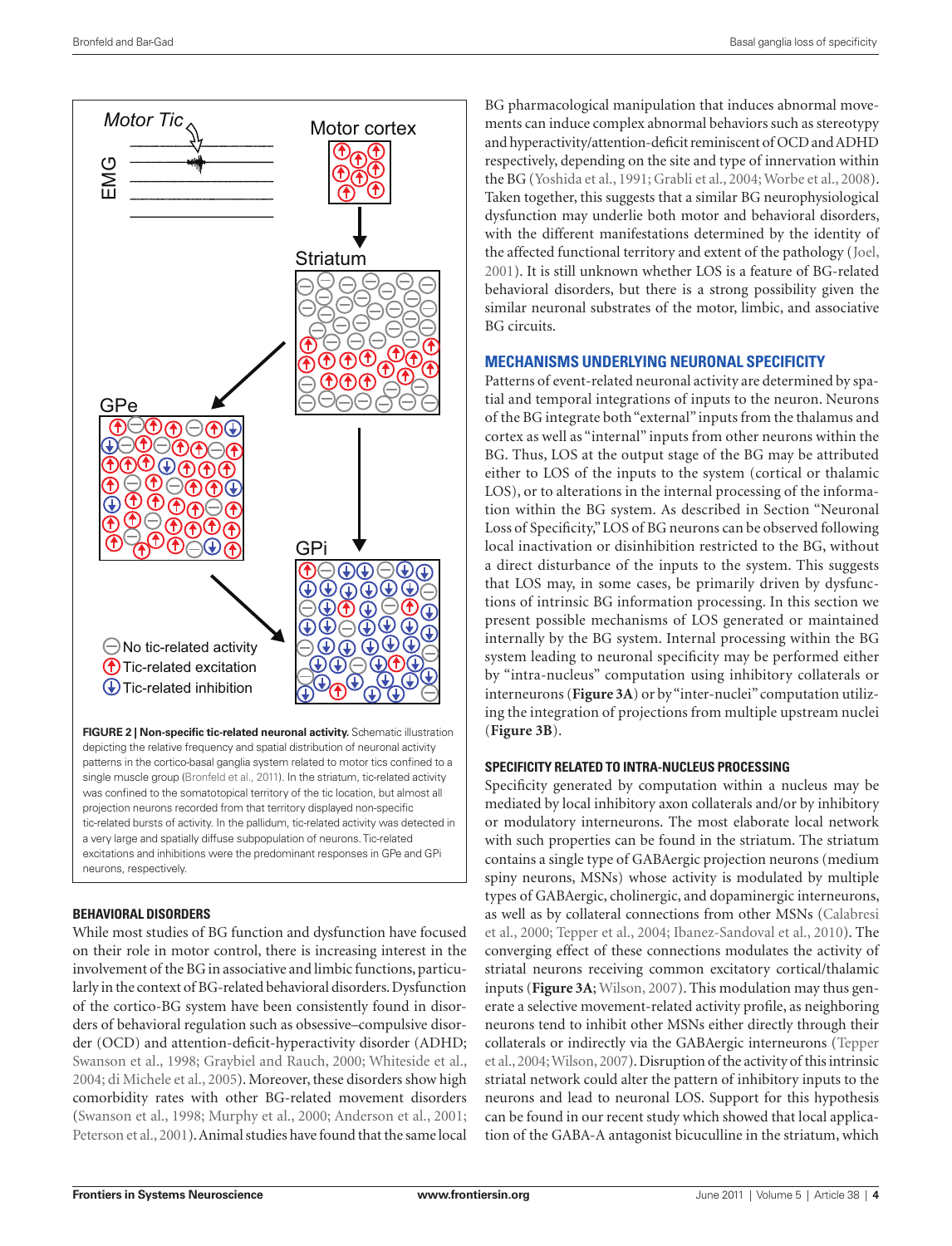

affects only the intrinsic inhibitory network without affecting the excitatory striatal afferents, induces LOS in the striatum and in its downstream targets (Bronfeld et al., 2011).

The significance of lateral processing is reduced in downstream nuclei of the BG system. The GPe does not contain interneurons, but its projection neurons send local axon collaterals (Kita and Kitai, 1994; Sadek et al., 2007). While this suggests that some level of internal processing may be performed within the GPe, the functional significance of these lateral connections has never been examined. The GPi does not contain interneurons either, and moreover, its projection neurons have no significant local axon collaterals (Parent et al., 2001). The STN, which is excitatory in nature, is unsuited for performing internal processing to increase the specificity of its neurons. Thus, the movement-related activity profiles of the pallidal and subthalamic neurons are most likely governed by the input patterns they receive.

#### **Specificity related to inter-nuclei processing**

The GPi integrates excitatory and inhibitory information from multiple BG nuclei, conveyed via several pathways (Albin et al., 1989; DeLong, 1990; Nambu et al., 2002). Inhibitory information from the "direct" pathway is sent from the striatum. The "indirect" and "hyper-direct" pathways involve inhibitory projections from the GPe and excitatory projections from the STN, respectively (**Figure 3B**). BG output is further modulated by reciprocal connections between the GPe and GPi (Hazrati et al., 1990) and between STN and GPe (Shink et al., 1996), and by dopaminergic innervation (Rommelfanger and Wichmann, 2010). Several models of the BG suggest that the combined effects of inputs from the different pathways can generate "center-surround" patterns of activity (**Figure 3B**) that lead to neuronal selectivity (Mink, 1996; Nambu et al., 2002; see also "Action Selection" section). Disruption of the normal balance between the different pathways was suggested to underlie many BG-related movement disorders (Crossman et al.,

1988; Albin et al., 1989; DeLong, 1990; Deng et al., 2004; Maia and Frank, 2011) and some evidence suggests it may also be involved in neuronal LOS observed in these disorders.

In the striatum, neurons belonging to the direct or indirect pathways express different subtypes of dopamine receptors (D1 or D2, respectively) that are modulated in opposing manners by dopamine (neuronal excitation or inhibition, respectively; Gerfen et al., 1990). Selective activation of D1 or D2 receptors in the striatum differentially influence the movement-related activity of striatal neurons during performance of a sensorimotor task (Inase et al., 1997), suggesting that this mechanism could contribute to striatal neuronal specificity. We have shown that during the expression of motor tics, LOS was accompanied by an altered increase/decrease ratio of GPi movement-related activity compared to this ratio in intact animals, with phasic rate decreases becoming more frequent (McCairn et al., 2009). This shifted excitation–inhibitions balance suggests that LOS in this case may be associated with an imbalance of the different input pathways to the GPi.

## **Effects of loss of specificity on properties of neuronal activity**

Loss of specificity is defined as an increase in the type and number of behavioral events eliciting similar activity modulations in a neuron, leading to a reduction in the selectivity of the encoding of events. In the extreme case, a complete loss of selectivity results in an equivalent representation of all events. Neuronal LOS may have a major effect on other properties of neurophysiological activity, especially at the population level. In this section we discuss some commonly studied neuronal characteristics and their relation to LOS.

#### **Number of movement-related neurons**

A widely accepted indicator of LOS is an increase in the fraction of movement-related neurons out of the whole neuronal population. This is based on the premise that in the normal state many neurons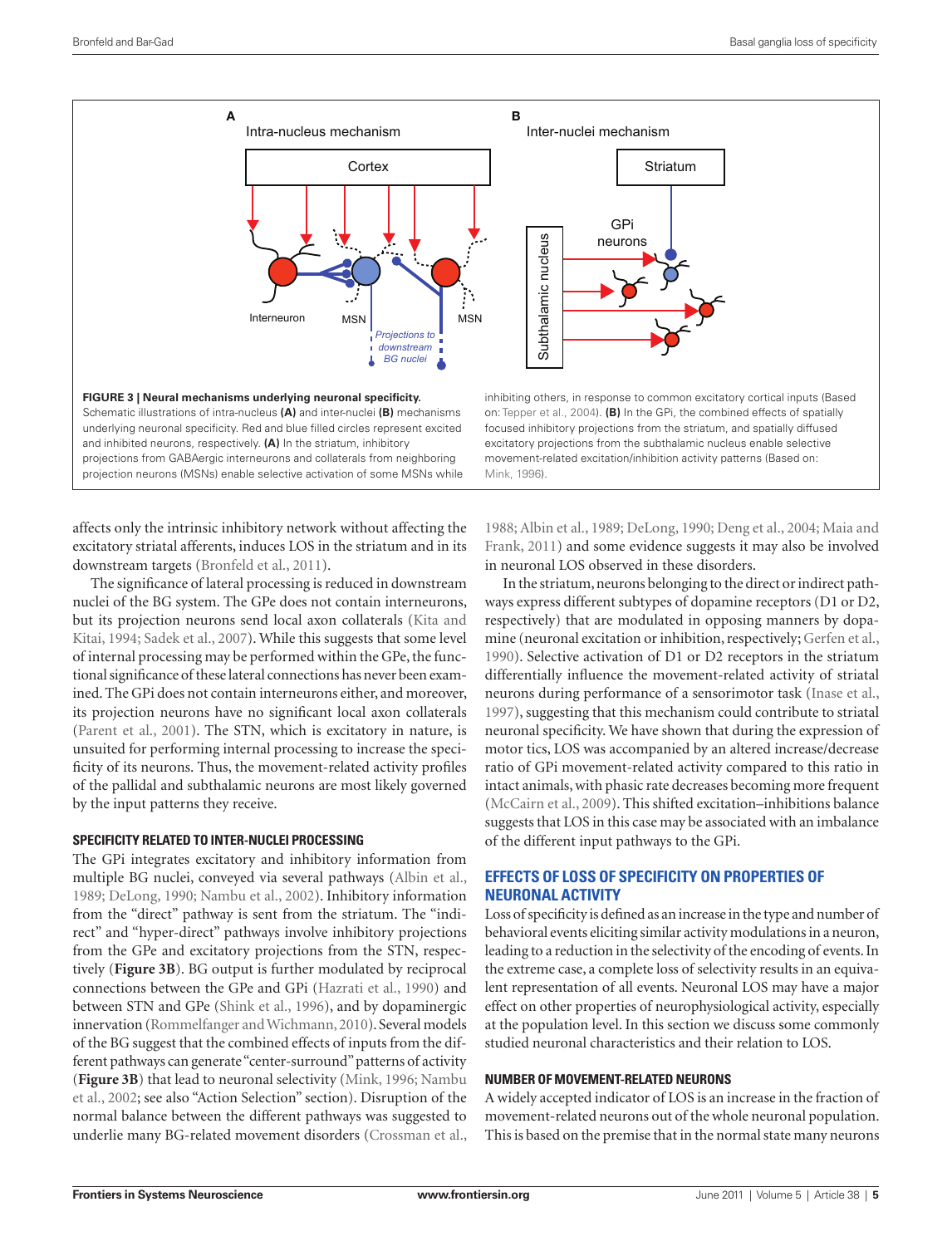which appear to be unrelated to behavior are in fact movementrelated, but have a highly selective activity profile, and are therefore unrelated to the specific combination of kinematic and contextual properties of the applied behavioral paradigm (**Figure 4A**, left). LOS will increase the number of events that each neuron encodes (**Figure 4A**, right), encompassing a wider range of motor parameters and behavioral paradigms. Under these circumstances neurons that were previously deemed "unrelated" might now demonstrate movement-related activity. This inevitably leads to an increase in the overall number of neurons whose activity is related to any behavioral task (**Figure 4B**). This measure of LOS has been widely reported in studies of BG-related disorders (see "Neuronal Loss of Specificity" section and Filion et al., 1988; Lenz et al., 1998; Williams et al., 2005; Baker et al., 2010; Erez et al., 2011), but several confounding factors must be taken into account when evaluating its reliability as an indicator of neuronal LOS.

One limitation is that studies of movement encoding in the BG of human patients suffering from different BG-related disorders can only compare their results to findings obtained from non-human primates. This is due to the fact that recordings from healthy normal people are not available using current technologies. However, the validity of such direct inter-species comparisons is uncertain. In addition, studies of human patients often utilize a variety of methods of motor examination, which may differ from methods used in potentially comparable human and animal studies (Sterio et al., 1994; Taha et al., 1996; Hutchison et al., 2003; Starr et al., 2005; Chang et al., 2007). This may cause a problem as the fraction of movement-related neurons has been shown to be highly dependent on the exact features of the performed motor task (DeLong, 1973; Mink and Thach, 1987), and might even be affected by its cognitive demands and by the subject's emotional state (Alexander and Crutcher, 1990b; Brotchie et al., 1991b; Arkadir et al., 2004). This implies that differences in task and setup should be taken into account when evaluating the fraction of movement-related neurons observed in different studies, and optimally only data obtained from experiments in which a similar motor task was used should be compared.

Another limitation arises from the fact that the relative number of movement-related neurons varies significantly between different functional territories within the same nucleus. For example, the prevalence of movement-related neurons may seem larger when recording at the motor compared to the associative functional territories (DeLong, 1971; Alexander and DeLong, 1985; Wichmann



**Figure 4 | Effect of loss of specificity on properties of neuronal activity. (A)** Illustration of firing rate fluctuations of multiple neurons, depicting rate modulations related to different movements, in a neuronal population for which rate increases are the predominant pattern of movement-related activity. *Left:* Specific encoding, each neuron modulates its firing rate in response to a single type of movement. *Right:* Loss of specificity (LOS); each neuron displays similar movement-related rate modulations in response to a larger range of movements. **(B)** Following LOS, the fraction of movement-related neurons is increased. **(C)** The number of movements eliciting rate modulations in each



neuron increases, resulting in an increased effect of movements on the overall average firing rate of each neuron (i). For a population in which most neurons have a dominant non-specific response pattern (such as firing rate increase), LOS has an effect on the overall average firing rate of the population (ii). **(D)** Non-specific encoding of movements generates correlations between pairs of neurons (top panel). These correlations represent only the common rate modulations attributed to the commonly encoded movements, and following subtraction of these effects (middle panel, the shift predictor), the normalized correlation function shows no correlation between the neurons (bottom panel).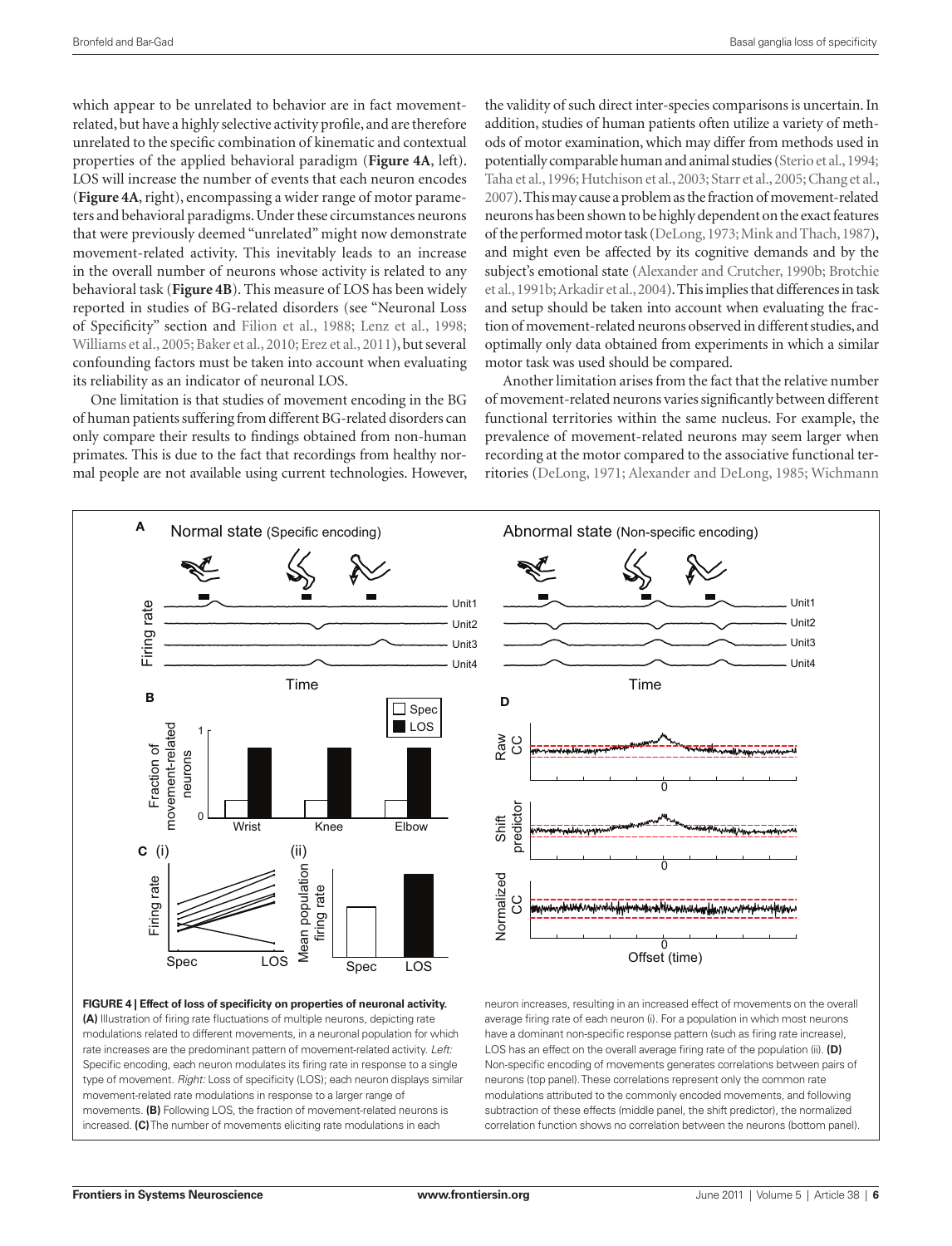et al., 1994; Jaeger et al., 1995). As many studies of human patients often specifically target the motor territory of the BG they may be inherently biased toward a higher prevalence of movement-related neurons. Furthermore, considering that in the STN and GP the distance between one territory or another may be only 1–2 mm with no clear physiological borders between territories (DeLong, 1971; Wichmann et al., 1994), the sampling distribution of two neuronal populations might easily be inadvertently skewed toward one of the functional domains and thus influence the fraction of movement-related neurons. Even within the motor territory, the somatotopic organization of the BG means that the number of recorded neurons might be affected by the interaction between recording location and the body part involved in the motor task.

These confounding features might partially account for the substantial differences in the fraction of movement-related neurons reported in different studies, especially experiments comparing results from human patients and non-human primates (Filion et al., 1988; Taha et al., 1996; Williams et al., 2005; Leblois et al., 2006; Chang et al., 2007; Guehl et al., 2009). Despite the aforementioned limitations, the fraction of movement-related neurons should not be excluded as a measure of LOS. When comparing normal and abnormal states of subjects performing the same motor task and controlling for the location of recorded neurons, it may serve as a robust measure of LOS.

#### **Rate changes**

In some circumstances, LOS may lead to an apparent global change in the overall activation level of the neurons. Consider for example a neuronal population in which each neuron responds selectively to different behavioral events, but event-related neuronal rate modulations are always or predominantly of the same type (either firing rate increases or decreases). In the normal state, neuronal specificity will lead to rate modulations in only a small fraction of the neurons at any given time, resulting in a minor effect on the overall firing rate of the population. However, LOS will lead to more neurons displaying activity modulations related to any behavioral event, and their combined effect may result in an apparent change in the mean firing rate of the population, whose direction (increase or decrease of the rate) depends on the predominant modulation of the neurons (**Figure 4C**). This description could be applicable to both the striatum, in which all projection neurons increase their firing rate in relation to preferred events (DeLong, 1973), and to the globus pallidus, in which firing rate increases are predominant in the normal state (Mitchell et al., 1987; Mink and Thach, 1991b; Turner and Anderson, 1997) and decreases in some abnormal states (McCairn et al., 2009).

However, global firing rate changes are certainly not always related to LOS. First, LOS might only account for firing rate changes observed in behaving subjects, and not in subjects during periods of passive immobility. Second, global rate changes are often attributed to tonic changes in activation, rather than phasic event-related changes. Examination of firing patterns and rate modulations over time could help differentiate between global and event-related rate modulations. Thus, the possibility of neuronal LOS should be addressed in cases of observed population rate changes in moving/behaving subjects.

#### **Correlated activity**

Another potential epiphenomenon of neuronal LOS is an increase in the level of temporally correlated activity across a neuronal population. The most widely used measure of correlated activity is the cross-correlation function, which describes the temporal correlation between spiking activities of pairs of neurons (Perkel et al., 1967). Whenever two neurons encode the same behavioral event, they will both phasically change their activity around occurrences of that event, resulting in periods of temporally related rate modulations. For a population of neurons with highly selective movement-related activity profiles, commonly encoded events will be rare and thus the firing rate of each neuron will fluctuate in a temporally independent way (**Figure 4A**). As neurons become less specific, they are more likely to encode the same events, and thus display more periods of common rate modulations. In this case, a change in the spiking probability of one neuron, resulting from the commonly encoded behavioral event, will be accompanied by a change in spiking probability of other neurons encoding the same event. As a result, the cross-correlation function of the neurons will be more likely to demonstrate a significant correlation between them (**Figure 4D**; Nevet et al., 2007). This is regarded as an "artificial" correlation, as it may occur despite the lack of a direct neural pathway connecting the neurons (Stevens and Gerstein, 1976).

An increase in the level of correlated activity in the BG was reported in BG-related movement disorders (Raz et al., 2000). The LOS that is also observed in these disorders stresses the importance of controlling for commonly encoded events when evaluating the true level of correlations in the system. Several statistical methods have been developed for removing the effects of commonly encoded events from cross-correlation functions, such as the shift predictor (**Figure 4D**; Moore et al., 1966; Stevens and Gerstein, 1976), joint peri-event time histograms (Gochin et al., 1990), and signal and noise correlations (Gawne and Richmond, 1993).

However, while LOS might affect the level of correlation, there are several parameters mediating its effect. A recent study emphasized that the likelihood of correlation modulation by commonly encoded events depends on the number of events and the magnitude of the event-related rate modulations (Nevet et al., 2007). This implies that a lack of correlation cannot be used to exclude the possibility of LOS in the system. Additionally, there are other factors which may contribute to an increased level of correlation unrelated to LOS, such as global brain activation states or population wide oscillatory activity patterns (Nini et al., 1995; Urbain et al., 2000).

#### **Theoretical models of BG function and dysfunction**

Theoretical models have tried to conceptualize the accumulating data of the BG system into a unified model explaining its role in normal behavior and in different pathological states (**Figure 5**). The early "box and arrow" model relied primarily on the anatomical connectivity of the BG, and described different normal and pathological states as deriving from global changes in the overall firing rate in different nuclei within the pathway. Later models addressed more detailed spatial and temporal patterns of the BG output, and how changes in these patterns may lead to abnormal states. This section reviews these models and the extent to which they address the phenomena of LOS in different BG-related disorders.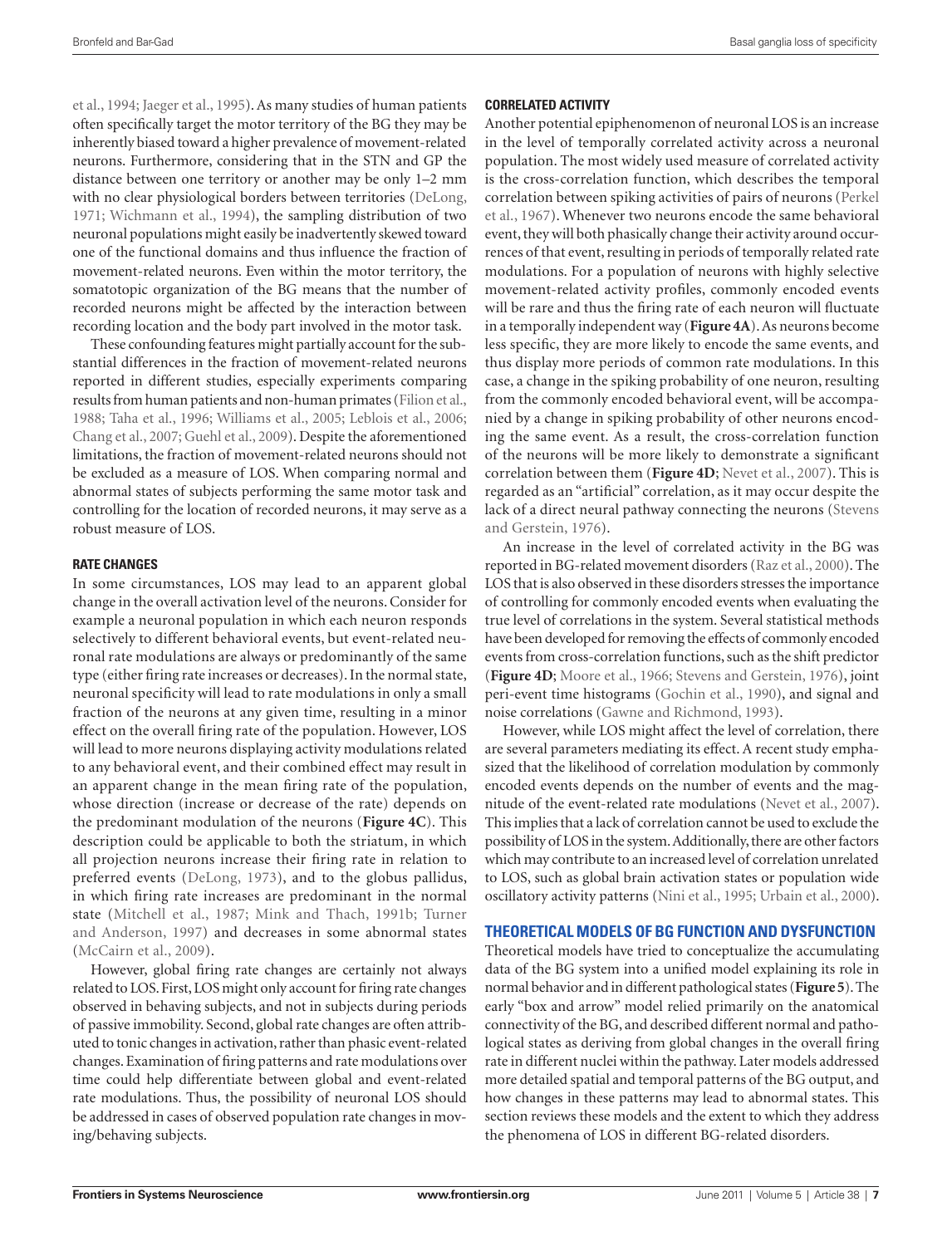

#### **The box and arrow model**

The "box and arrow" model described the BG as part of a feedback loop influencing the level of cortical excitability (Albin et al., 1989; DeLong, 1990). Each BG nucleus was described as a single unit ("box") whose activity exerts either excitation or inhibition (positive or negative "arrows") on its downstream targets (**Figure 5A**). An increase or a decrease in the level of activity of the BG output structure (the GPi for most movement-related information) was considered to inhibit or facilitate (disinhibit) cortical activity, respectively, via the thalamus.

Neuronal specificity is not accounted for at all by this model, as it treats each nucleus as a single entity, while disregarding the complex and unique movement-related firing patterns of different neurons within the same nucleus. Thus, the model assumes that specificity is not a significant feature of either the normal or pathological states, since multiple neurons are expected to be activated simultaneously and in a similar manner as an underlying definition of the model. Accordingly, LOS cannot be explained in the context of the box and arrow model.

#### **Action selection**

A model that tried to account for the dynamic intra-nucleus and inter-nuclei effects of BG neuronal activity, and offer a networklevel model of the BG was the "action selection" model. This model depicted the BG as instructing the cortex on which action should be selected for performance out of a multitude of potential actions (Mink, 1996). According to this model, each possible motor pat-

output structure. Selective inhibition of one such group of neurons, while facilitating the activity of all the others, leads to facilitation of the cortical neurons encoding the selected action while inhibiting other competing actions (**Figure 5B**; Chevalier and Deniau, 1990).

The selection process was proposed to be mediated by intranucleus connections, inter-nuclei connections, or a combination of both (see also "Mechanisms Underlying Neuronal Specificity"). Intra-nucleus models derived originally from the lateral inhibitory connections between projection neurons in the striatum, which suggested that activation of one neuron can lead to inhibition of others (Wickens, 1993). It was later suggested that the same outcome could also be achieved by the local striatal network of inhibitory GABAergic interneurons (Koos and Tepper, 1999). According to inter-nuclei models, the selection process utilizes the excitatory and inhibitory projections reaching the GPi via different BG pathways (Mink, 1996; Nambu et al., 2002). These models rely on the different spatial distribution of afferents originating from the different pathways. Thus, the direct pathway from the striatum generates focused inhibition in a subpopulation of GPi neurons, while projections from the STN and GPe (through the hyper-direct and indirect pathways) exert diffuse GPi excitation. The combined effect of inputs from these pathways generates a focused center of GPi inhibition surrounded by diffused excitation, forming the "Mexican hat" activation pattern (**Figure 5B**).

Neuronal specificity in the normal BG and the observed pallidal movement-related activity may be explained in terms of the action selection model. The underlying assumption of the model,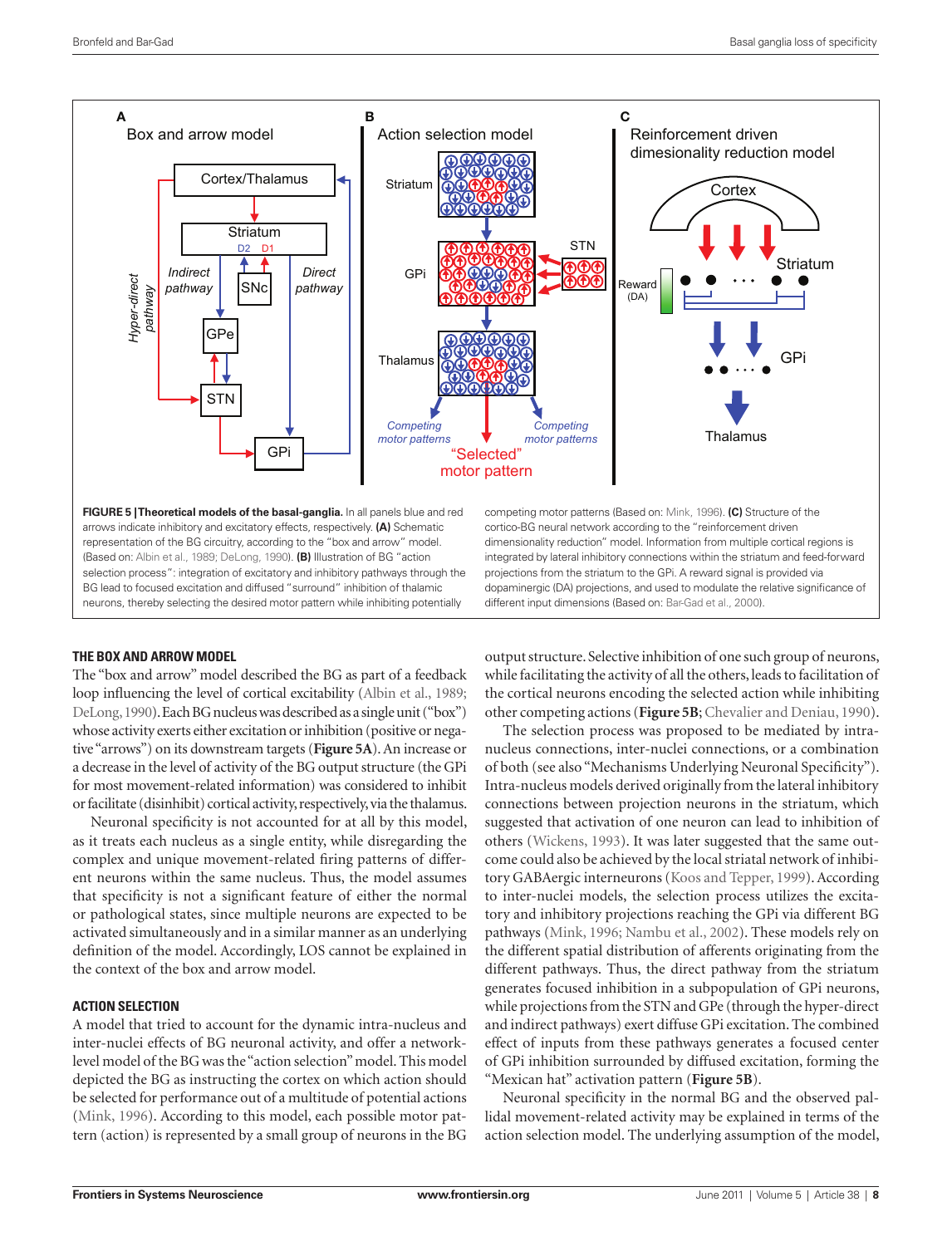that each small neuronal group in the GPi encodes a particular motor pattern, entails selective activity profiles of these neurons. According to the model, the pallidal neurons whose activity is related to a particular motor task are the neurons encoding for the task-specific motor patterns, and any potentially competing patterns. These two neuronal populations should display opposing patterns of movement-related rate modulations, which account for the observed movement-related rate increases and decreases (DeLong, 1971). The smaller subpopulation of neurons displaying movement-related inhibition is composed of neurons whose activity facilitates the selection of the desired appropriate motor pattern. The larger population of neurons excited around movement-time includes neurons whose movement-related activity generates increased inhibition (suppression) of the competing motor patterns (Mink, 1996).

According to the action selection model, LOS may be explained as a failure to select a single motor pattern, and/or by a failure to inhibit competing patterns. However, certain predictions of the action selection model regarding patterns of neuronal specificity in BG-related movement disorders have recently been contested by experimental data. Action selection models suggest that hypokinetic symptoms of PD are related to an inability to remove excessive inhibition from the cortical neurons related to the desired motor pattern (Mink, 1996). However, the GPi neuronal population in PD still displays a mixture of movement-related firing rate increases and decreases, in proportions comparable to the normal state, suggesting that the potential for cortical disinhibition is maintained (Bergman et al., 1994; Taha et al., 1996; Williams et al., 2005). An action selection model of motor tics hypothesized that tics are associated with an abnormal inhibition of a restricted subset of pallidal neurons, whose activity encodes the tic-related motor pattern (Mink, 2001; Albin and Mink, 2006). However, our results from a non-human primate model of motor tics indicated that a vast majority, rather than a restricted subpopulation of GPi neurons were inhibited around tic-times (**Figure 2**; McCairn et al., 2009). According to the action selection hypothesis such an activity pattern should have led to the simultaneous activation of multiple motor patterns. Instead, the only expressed movement was the localized motor tic (McCairn et al., 2009; Bronfeld et al., 2011).

#### **Reinforcement driven dimensionality reduction**

The reinforcement driven dimensionality reduction (RDDR) model provides a conceptual representation of the BG and their role in neural information processing within the central nervous system (Bar-Gad et al., 2003). The BG are depicted as receiving high-dimensionality input and generating a compressed lowerdimensionality representation of it, while maintaining maximal information regarding the original input (**Figure 5C**). Thus, the BG serve as an integrator of the vast information available to the organism which is represented by the distributed activity of multiple brain regions. This information is integrated and compressed within the BG and conveyed to other brain structures (such as the frontal cortex, or subcortical structures), which can use it to optimally direct the organism's behavior. The RDDR model differs from the action selection model by the type of information conveyed by the BG and the way it is represented. In the RDDR

model, the decision of which action should be performed is not taken by the BG, but rather at the level of their downstream targets (e.g., the frontal cortex). The activity of each pallidal neuron does not represent one specific motor pattern. Instead, specific combinations of inputs, representing different states or properties of the organism, the behavior and the environment, are represented by the combined activity of pallidal neurons. In the RDDR model, the role of reinforcement is to modulate the relative "importance" of the different input dimensions. Reward-related dimensions receive more detailed representations, while unrewarded dimensions are poorly represented in the output of the BG.

Neuronal specificity is directly derived from maximizing the amount of transferred information in the RDDR model. The activity of each pallidal neuron represents a unique subspace of inputs; for example, inputs relevant to a specific motor task. Several neurons can be related to the same task (encode a similar set of inputs) as long as their activity encodes different features of it. This selective representation increases the efficiency of the network by enabling a small number of neurons to transfer larger (maximal) amounts of information (Bar-Gad et al., 2000). The RDDR model can also account for the importance of LOS as a key feature of BG-related disorders. LOS reduces the information capacity of each neuron, as it uniformly encodes many different input states (Bar-Gad et al., 2000). This degrades the overall amount of information conveyed by the BG, making its output signal unreliable for accurate reconstruction of the original input space. The degraded information conveyed to the cortical neurons may lead to the choice of inappropriate courses of action, which will manifest as abnormal behavioral patterns.

#### **Multiple functions**

While different theoretical models disagree on the very basic question of what is the role of the BG signal, the complex and multi-functional nature of the system suggests that it may serve multiple roles. For example, BG event-related activity displays a wide temporal distribution relative to the observed event. In the motor domain, some movement-related activity can be detected well before movement onset while some occurs after movement initiation (Georgopoulos et al., 1983; Hikosaka and Wurtz, 1983; Brotchie et al., 1991a; Gardiner and Nelson, 1992; Jaeger et al., 1995; Turner and Anderson, 1997). These temporally distinct signals may contribute to different computational processes performed by the BG system. These may include activation of motor planning or selection mechanisms mediated by early BG signals and sensorimotor feedback or learning mechanisms mediated by the late signals (Turner and Desmurget, 2010). Furthermore, it is possible that signals processed within the limbic, cognitive, or motor loops going through the BG (Alexander et al., 1986; Haber et al., 2000) may serve separate roles when conveyed to their downstream targets. If this is the case than perhaps any one theoretical model captures only one aspect of BG functionality, and multiple models may co-exist as attaining to different computational tasks performed by the BG system (Joel and Weiner, 1994; Maia and Frank, 2011).

One implication of this hypothesis is that different functional pathways may be differentially affected in BG-related disorders. If this is the case we might expect to observe unique patterns of LOS in different pathological conditions. This may be reflected by LOS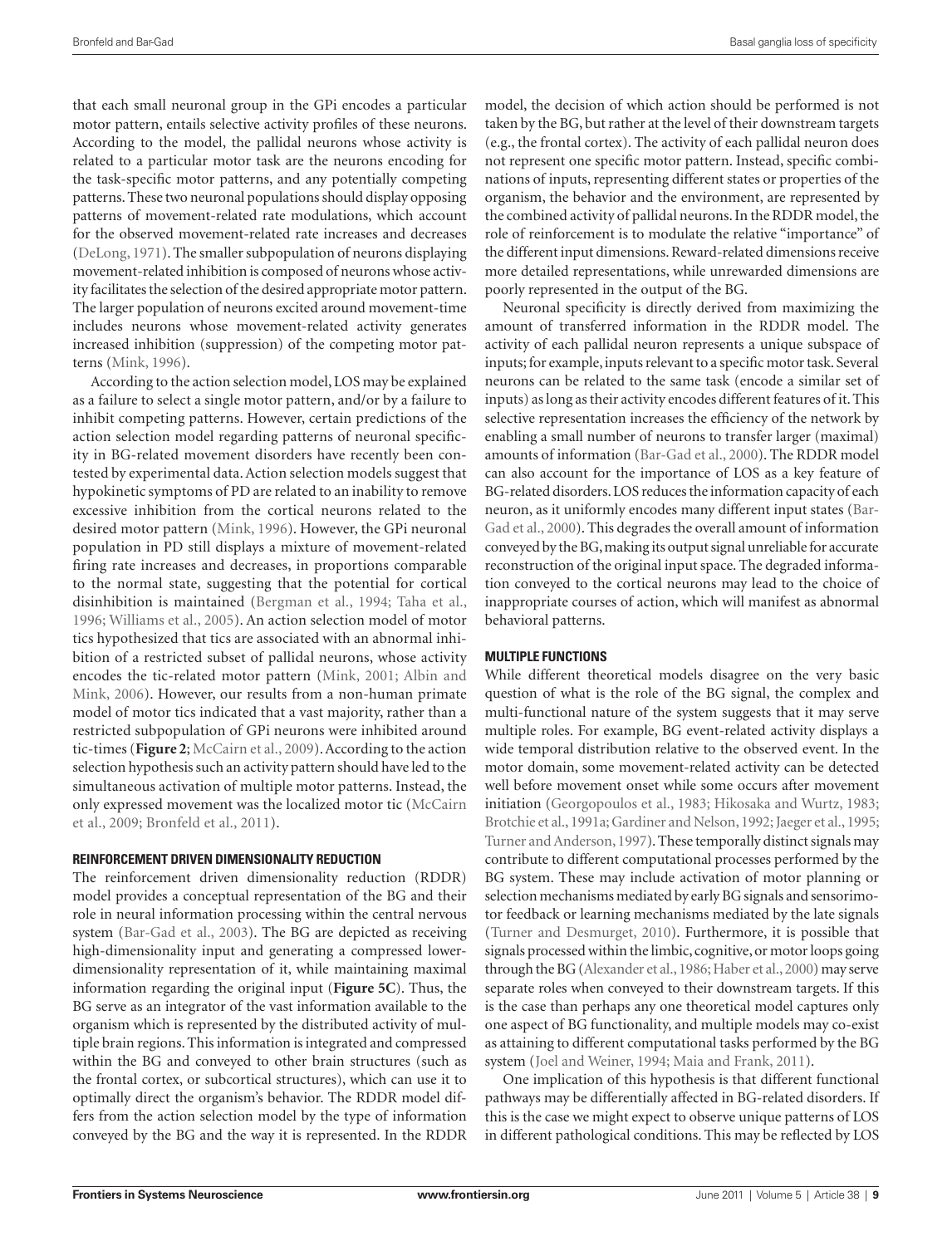occurring in some aspects of a behavior but not in others. For example, we might observe LOS of the motor responses to a behavior but not to the cognitive aspects of it, or vice versa. Such selective dysfunction may also be reflected by changes in the temporal distribution of event-related neuronal activity, which was reported in one study of MPTP-treated monkeys (Leblois et al., 2006).

## **Role of Basal-ganglia Loss of Specificity**

Loss of neuronal specificity is a feature of the abnormal neuronal activity associated with many BG-related movement disorders. Its prevalence suggests that it may be a key factor of the BG pathophysiology leading to abnormal motor or behavioral symptoms. However, since LOS is a common feature of multiple hypokinetic and hyperkinetic disorders, what might account for their unique and diverse clinical manifestations? Based on existing data, we speculate that different symptoms may be related to the location and type of BG dysfunction and to the level of dopaminergic modulation.

Computational models of the cortico-BG system often regard the BG as a multilayer feed-forward neural network, in which each layer contains different patterns of both external and internal connectivity (Bar-Gad et al., 2003; Gurney et al., 2004). Selective changes to any one of these parameters were shown to have different effects on the network output, depending on their type and location (Prescott et al., 2006). While no direct models for LOS were examined, arguably this may apply to network selectivity profiles as well. Thus, while the loss of selectivity may be a common feature, the exact nature or pattern of information that is lost following its processing within a dysfunctional BG system may account for the nature of the observed motor or behavioral abnormalities.

Another parameter that may affect the pattern of BG output is dopamine, which is often regarded as a reinforcement signal indicating the relative saliency or importance of various inputs (Schultz, 2007; Joshua et al., 2009a; Zhang et al., 2009). Anatomical and physiological evidence suggest that the dopaminergic signal in the striatum is largely diffused rather than spatially selective, affecting multiple synaptic connections simultaneously (Schultz, 1998; Moss and Bolam, 2008; Joshua et al., 2009b). Thus, the dopaminergic signal by itself is probably not responsible for the specificity observed in BG neurons. Rather, fluctuations in the levels of dopamine in

#### **References**

- Agid, Y. (1991). Parkinson's disease: pathophysiology. *Lancet* 337, 1321–1324.
- Albin, R. L., and Mink, J. W. (2006). Recent advances in Tourette syndrome research. *Trends Neurosci.* 29, 175–182.
- Albin, R. L., Young, A. B., and Penney, J. B. (1989). The functional anatomy of basal ganglia disorders. *Trends Neurosci.* 12, 366–375.
- Alexander, G. E., and Crutcher, M. D. (1990a). Functional architecture of basal ganglia circuits: neural substrates of parallel processing. *Trends Neurosci.*  13, 266–271.
- Alexander, G. E., and Crutcher, M. D. (1990b). Neural representations of the target (goal) of visually guided arm movements in three motor

areas of the monkey. *J. Neurophysiol.*  64, 164–178.

- Alexander, G. E., and DeLong, M. R. (1985). Microstimulation of the primate neostriatum. II. Somatotopic organization of striatal microexcitable zones and their relation to neuronal response properties. *J. Neurophysiol.*  53, 1417–1430.
- Alexander, G. E., DeLong, M. R., and Strick, P. L. (1986). Parallel organization of functionally segregated circuits linking basal ganglia and cortex. *Annu. Rev. Neurosci.* 9, 357–381.
- Anderson, K. E., Louis, E. D., Stern, Y., and Marder, K. S. (2001). Cognitive correlates of obsessive and compulsive symptoms in Huntington's disease. *Am. J. Psychiatry* 158, 799–801.

the system can induce dynamic changes in network connectivity by weakening or strengthening synaptic connections (Wickens et al., 1996; Kerr and Wickens, 2001). These internal connections within the BG system may in turn be responsible for the observed patterns of neuronal specificity (see section "Mechanisms Underlying Neuronal Specificity"). In the normal state, fluctuations in dopamine levels are expected to be related to events in the organism's environment and thus lead to adaptive changes in the BG network and in the organism's behavior. In many BG-related disorders there is a dysregulation of the dopaminergic system (Hassler, 1939; Hesse et al., 2005; Gil and Rego, 2008; Steeves and Fox, 2008; Wichmann, 2008; Wong et al., 2008; Tripp and Wickens, 2009), which may result both in a breakdown of the relation between dopamine levels and the relative saliency or reward value of the inputs to the system, and in maladaptive changes in the BG network connectivity. This could lead to both a loss of specificity of the neuronal encoding and to degradation of the information conveyed by the BG and thus induce the input-inappropriate expression of abnormal movements and behaviors (Bar-Gad et al., 2000; Gurney et al., 2001).

#### **Summary**

Neuronal specificity emerges as a key feature of information processing in the normal BG. BG specificity has a multi-dimensional nature, with neurons showing selective activity patterns related to different combinations of motor, associative, and limbic properties of state and behavior. This highlights the special role of the BG in integrating and processing information from multiple modalities to influence behavior. Accordingly, loss of specificity of neuronal encoding is a main feature in BG dysfunction. Evidence for LOS have been observed in many BG-related disorders, both in human patients and in animal models of the disorder. The appearance of LOS following localized BG dysfunction with intact patterns of input to the system, suggests that LOS is primarily a direct result of changes in the internal processing within the BG. This prevalence of LOS implies that neuronal specificity reflects a basic computational role of the BG, and its loss may be the major underlying pathology driving the appearance of abnormal motor symptoms. Future computational and theoretical models of BG function should address its multi-modality neuronal specificity and explore changes in specificity related to different BG dysfunctions.

- Anderson, V. C., Burchiel, K. J., Hogarth, P., Favre, J., and Hammerstad, J. P. (2005). Pallidal vs subthalamic nucleus deep brain stimulation in Parkinson disease. *Arch. Neurol.* 62, 554–560.
- Arkadir, D., Morris, G., Vaadia, E., and Bergman, H. (2004). Independent coding of movement direction and reward prediction by single pallidal neurons. *J. Neurosci.* 24, 10047–10056.
- Baker, K. B., Lee, J. Y., Mavinkurve, G., Russo, G., Walter, B., DeLong, M. R., Bakay, R. A., and Vitek, J. L. (2010). Somatotopic organization in the internal segment of the globus pallidus in Parkinson's disease. *Exp. Neurol*. 222, 219–225.
- Bar-Gad, I., Havazelet-Heimer, G., Goldberg, J. A., Ruppin, E., and

Bergman, H. (2000). Reinforcementdriven dimensionality reduction – a model for information processing in the basal ganglia. *J. Basic Clin. Physiol. Pharmacol.* 11, 305–320.

- Bar-Gad, I., Morris, G., and Bergman, H. (2003). Information processing, dimensionality reduction and reinforcement learning in the basal ganglia. *Prog. Neurobiol.* 71, 439–473.
- Bara-Jimenez, W., Catalan, M. J., Hallett, M., and Gerloff, C. (1998). Abnormal somatosensory homunculus in dystonia of the hand. *Ann. Neurol.* 44, 828–831.
- Bergman, H., Wichmann, T., Karmon, B., and DeLong, M. R. (1994). The primate subthalamic nucleus. II. Neuronal activity in the MPTP model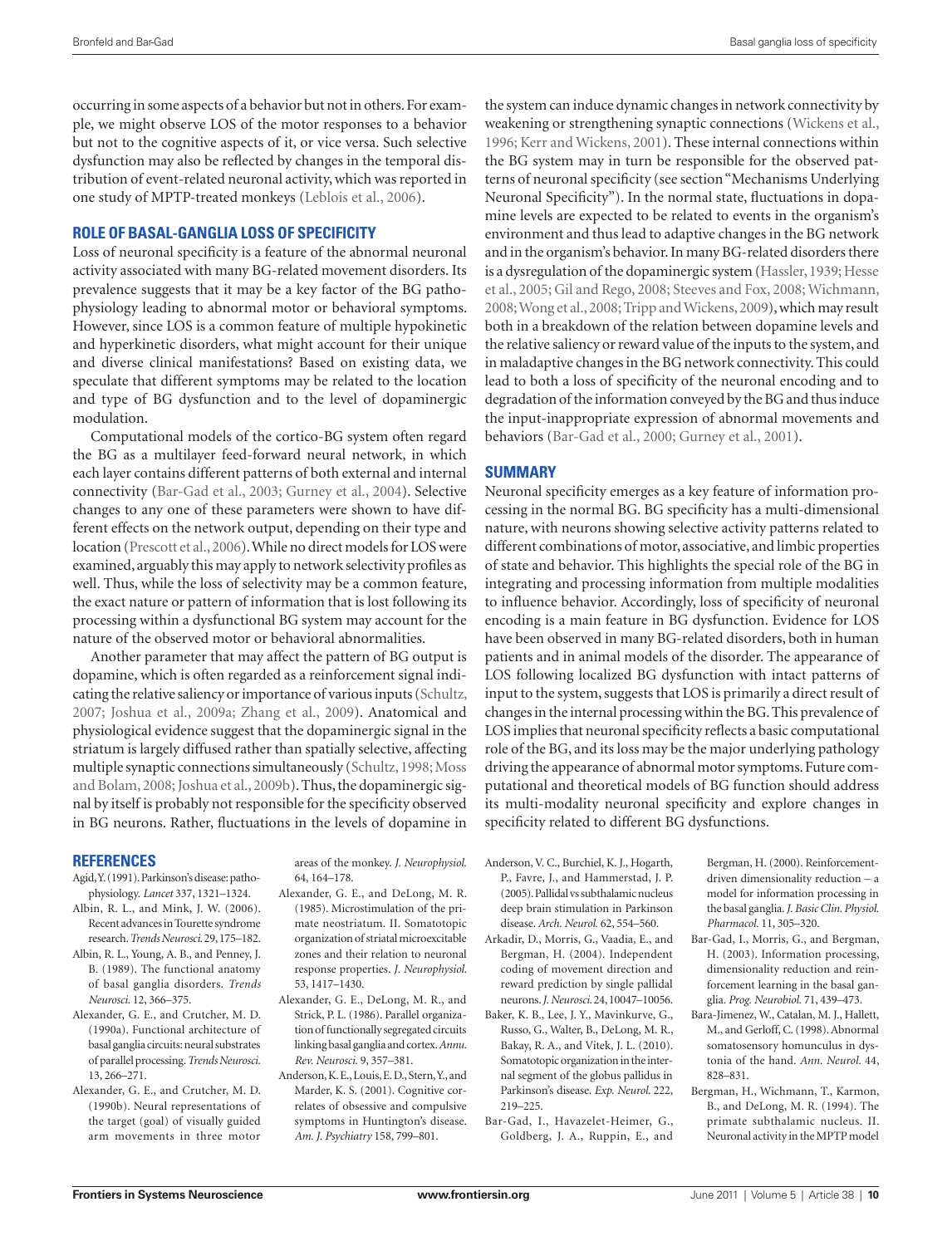of parkinsonism. *J. Neurophysiol.* 72, 507–520.

- Bezard, E., Brotchie, J. M., and Gross, C. E. (2001). Pathophysiology of levodopa-induced dyskinesia: potential for new therapies. *Nat. Rev. Neurosci.* 2, 577–588.
- Boraud, T., Bezard, E., Bioulac, B., and Gross, C. E. (2000). Ratio of inhibitedto-activated pallidal neurons decreases dramatically during passive limb movement in the MPTP-treated monkey. *J. Neurophysiol.* 83, 1760–1763.
- Bronfeld, M., Belelovsky, K., and Bar-Gad, I. (2011). Spatial and temporal properties of tic-related neuronal activity in the cortico-basal ganglia loop. *J. Neurosci.* (in press).
- Bronfeld, M., Belelovsky, K., Erez, Y., Bugaysen, J., Korngreen, A., and Bar-Gad, I. (2010). Bicuculline induced chorea manifests in focal rather than globalized abnormalities in the activation of the external and internal globus pallidus. *J. Neurophysiol.* 104, 3261–3275.
- Brotchie, P., Iansek, R., and Horne, M. K. (1991a). Motor function of the monkey globus pallidus. 1. Neuronal discharge and parameters of movement. *Brain* 114(Pt 4), 1667–1683.
- Brotchie, P., Jansek, R., and Horne, M. K. (1991b). Motor function of the monkey globus pallidus. 2. Cognitive aspects of movement and phasic neuronal activity. *Brain* 114(Pt 4), 1685–1702.
- Burns, R. S., Chiueh, C. C., Markey, S. P. Ebert, M. H., Jacobowitz, D. M., and Kopin, I. J. (1983). A primate model of parkinsonism: selective destruction of dopaminergic neurons in the pars compacta of the substantia nigra by *N*-methyl-4-phenyl-1,2,3,6 tetrahydropyridine. *Proc. Natl. Acad. Sci. U.S.A.* 80, 4546–4550.
- Calabresi, P., Centonze, D., Gubellini, P., Pisani, A., and Bernardi, G. (2000). Acetylcholine-mediated modulation of striatal function. *Trends Neurosci.*  23, 120–126.
- Carpenter, M. B., Nakano, K., and Kim, R. (1976). Nigrothalamic projections in the monkey demonstrated by autoradiographic technics. *J. Comp. Neurol.*  165, 401–415.
- Chang, E. F., Turner, R. S., Ostrem, J. L., Davis, V. R., and Starr, P. A. (2007). Neuronal responses to passive movement in the globus pallidus internus in primary dystonia. *J. Neurophysiol.*  98, 3696–3707.
- Chevalier, G., and Deniau, J. M. (1990). Disinhibition as a basic process in the expression of striatal functions. *Trends Neurosci.* 13, 277–280.
- Coubes, P., Roubertie, A., Vayssiere, N., Hemm, S., and Echenne, B. (2000). Treatment of DYT1-generalised

dystonia by stimulation of the internal globus pallidus. *Lancet* 355, 2220–2221.

- Crossman, A. R. (1987). Primate models of dyskinesia: the experimental approach to the study of basal gangliarelated involuntary movement disorders. *Neuroscience* 21, 1–40.
- Crossman, A. R., Mitchell, I. J., Sambrook, M. A., and Jackson, A. (1988). Chorea and myoclonus in the monkey induced by gamma-aminobutyric acid antagonism in the lentiform complex. The site of drug action and a hypothesis for the neural mechanisms of chorea. *Brain* 111(Pt 5), 1211–1233.
- Crutcher, M. D., and DeLong, M. R. (1984). Single cell studies of the primate putamen. II. Relations to direction of movement and pattern of muscular activity. *Exp. Brain Res.*  53, 244–258.
- Del, S. F., and Albanese, A. (2008). Levodopa-induced dyskinesias and their management. *J. Neurol.*  255(Suppl. 4), 32–41.
- Delmaire, C., Krainik, A., Tezenas du, M. S., Gerardin, E., Meunier, S., Mangin, J. F., Sangla, S., Garnero, L., Vidailhet, M., and Lehericy, S. (2005). Disorganized somatotopy in the putamen of patients with focal hand dystonia. *Neurology* 64, 1391–1396.
- DeLong, M. R. (1971). Activity of pallidal neurons during movement. *J. Neurophysiol.* 34, 414–427.
- DeLong, M. R. (1972). Activity of basal ganglia neurons during movement. *Brain Res.* 40, 127–135.
- DeLong, M. R. (1973). Putamen: activity of single units during slow and rapid arm movements. *Science* 179, 1240–1242.
- DeLong, M. R. (1990). Primate models of movement disorders of basal ganglia origin. *Trends Neurosci.* 13, 281–285.
- DeLong, M. R., Crutcher, M. D., and Georgopoulos, A. P. (1985). Primate globus pallidus and subthalamic nucleus: functional organization. *J. Neurophysiol.* 53, 530–543.
- Deng, Y. P., Albin, R. L., Penney, J. B., Young, A. B., Anderson, K. D., and Reiner, A. (2004). Differential loss of striatal projection systems in Huntington's disease: a quantitative immunohistochemical study. *J. Chem. Neuroanat.* 27, 143–164.
- Desmurget, M., and Turner, R. S. (2008). Testing basal ganglia motor functions through reversible inactivations in the posterior internal globus pallidus. *J. Neurophysiol.* 99, 1057–1076.
- di Michele, F., Prichep, L., John, E. R., and Chabot, R. J. (2005). The neurophysiology of attention-deficit/hyperactivity disorder. *Int. J. Psychophysiol.* 58, 81–93.
- Erez, Y., Tischler, H., Belelovsky, K., and Bar-Gad, I. (2011). Dispersed

activity during passive movement in the globus pallidus of the 1-methyl-4-phenyl-1,2,3,6-tetrahydropyridine (MPTP)-treated primate. *PLoS ONE*  6, e16293. doi: 10.1371/journal. pone.0016293

- Fahn, S., and Eldridge, R. (1976). Definition of dystonia and classification of the dystonic states. *Adv. Neurol.*  14, 1–5.
- Filion, M., Tremblay, L., and Bedard, P. J. (1988). Abnormal influences of passive limb movement on the activity of globus pallidus neurons in parkinsonian monkeys. *Brain Res.* 444, 165–176.
- Gardiner, T. W., and Nelson, R. J. (1992). Striatal neuronal activity during the initiation and execution of hand movements made in response to visual and vibratory cues. *Exp. Brain Res.* 92, 15–26.
- Gawne, T. J., and Richmond, B. J. (1993). How independent are the messages carried by adjacent inferior temporal cortical neurons? *J. Neurosci.* 13, 2758–2771.
- Georgopoulos, A. P., DeLong, M. R., and Crutcher, M. D. (1983). Relations between parameters of step-tracking movements and single cell discharge in the globus pallidus and subthalamic nucleus of the behaving monkey. *J. Neurosci.* 3, 1586–1598.
- Gerfen, C. R., Engber, T. M., Mahan, L. C., Susel, Z., Chase, T. N., Monsma, F. J. Jr., and Sibley, D. R. (1990). D1 and D2 dopamine receptor-regulated gene expression of striatonigral and striatopallidal neurons. *Science* 250, 1429–1432.
- Gil, J. M., and Rego, A. C. (2008). Mechanisms of neurodegeneration in Huntington's disease. *Eur. J. Neurosci.*  27, 2803–2820.
- Glass, M., Dragunow, M., and Faull, R. L. (2000). The pattern of neurodegeneration in Huntington's disease: a comparative study of cannabinoid, dopamine, adenosine and GABA(A) receptor alterations in the human basal ganglia in Huntington's disease. *Neuroscience* 97, 505–519.
- Gochin, P. M., Gerstein, G. L., and Kaltenbach, J. A. (1990). Dynamic temporal properties of effective connections in rat dorsal cochlear nucleus. *Brain Res.* 510, 195–202.
- Grabli, D., McCairn, K., Hirsch, E. C., Agid, Y., Feger, J., Francois, C., and Tremblay, L. (2004). Behavioural disorders induced by external globus pallidus dysfunction in primates: I. Behavioural study. *Brain* 127, 2039–2054.
- Graybiel, A. M., and Rauch, S. L. (2000). Toward a neurobiology of obsessivecompulsive disorder. *Neuron* 28, 343–347.
- Guehl, D., Cuny, E., Ghorayeb, I., Michelet, T., Bioulac, B., and Burbaud, P. (2009). Primate models of dystonia. *Prog. Neurobiol.* 87, 118–131.
- Gurney, K., Prescott, T. J., and Redgrave, P. (2001). A computational model of action selection in the basal ganglia. II. Analysis and simulation of behaviour. *Biol. Cybern.* 84, 411–423.
- Gurney, K., Prescott, T. J., Wickens, J. R., and Redgrave, P. (2004). Computational models of the basal ganglia: from robots to membranes. *Trends Neurosci.* 27, 453–459.
- Haber, S. N., Fudge, J. L., and McFarland, N. R. (2000). Striatonigrostriatal pathways in primates form an ascending spiral from the shell to the dorsolateral striatum. *J. Neurosci.* 20, 2369–2382.
- Hamada, I., and DeLong, M. R. (1992). Excitotoxic acid lesions of the primate subthalamic nucleus result in transient dyskinesias of the contralateral limbs. *J. Neurophysiol.* 68, 1850–1858.
- Hassler, R. (1939). Zurpathologischenanatomie des senilen und des parkinsonistischen tremor. *J. Psychol. Neurol.* 43, 193–230.
- Hazrati, L. N., Parent, A., Mitchell, S., and Haber, S. N. (1990). Evidence for interconnections between the two segments of the globus pallidus in primates: a PHA-L anterograde tracing study. *Brain Res.* 533, 171–175.
- Hesse, S., Muller, U., Lincke, T., Barthel, H., Villmann, T., Angermeyer, M. C., Sabri, O., and Stengler-Wenzke, K. (2005). Serotonin and dopamine transporter imaging in patients with obsessive-compulsive disorder. *Psychiatry Res.* 140, 63–72.
- Hikosaka, O., and Wurtz, R. H. (1983). Visual and oculomotor functions of monkey substantia nigra pars reticulata. III. Memory-contingent visual and saccade responses. *J. Neurophysiol.*  49, 1268–1284.
- Hornykiewicz, O. (1966). Dopamine (3-hydroxytyramine) and brain function. *Pharmacol. Rev.* 18, 925–964.
- Hutchison, W. D., Lang, A. E., Dostrovsky, J. O., and Lozano, A. M. (2003). Pallidal neuronal activity: implications for models of dystonia. *Ann. Neurol.* 53, 480–488.
- Ibanez-Sandoval, O., Tecuapetla, F., Unal, B., Shah, F., Koos, T., and Tepper, J. M. (2010). Electrophysiological and morphological characteristics and synaptic connectivity of tyrosine hydroxylase-expressing neurons in adult mouse striatum. *J. Neurosci.*  30, 6999–7016.
- Inase, M., Li, B. M., and Tanji, J. (1997). Dopaminergic modulation of neuronal activity in the monkey putamen through D1 and D2 receptors during a delayed Go/Nogo task. *Exp. Brain Res.*  117, 207–218.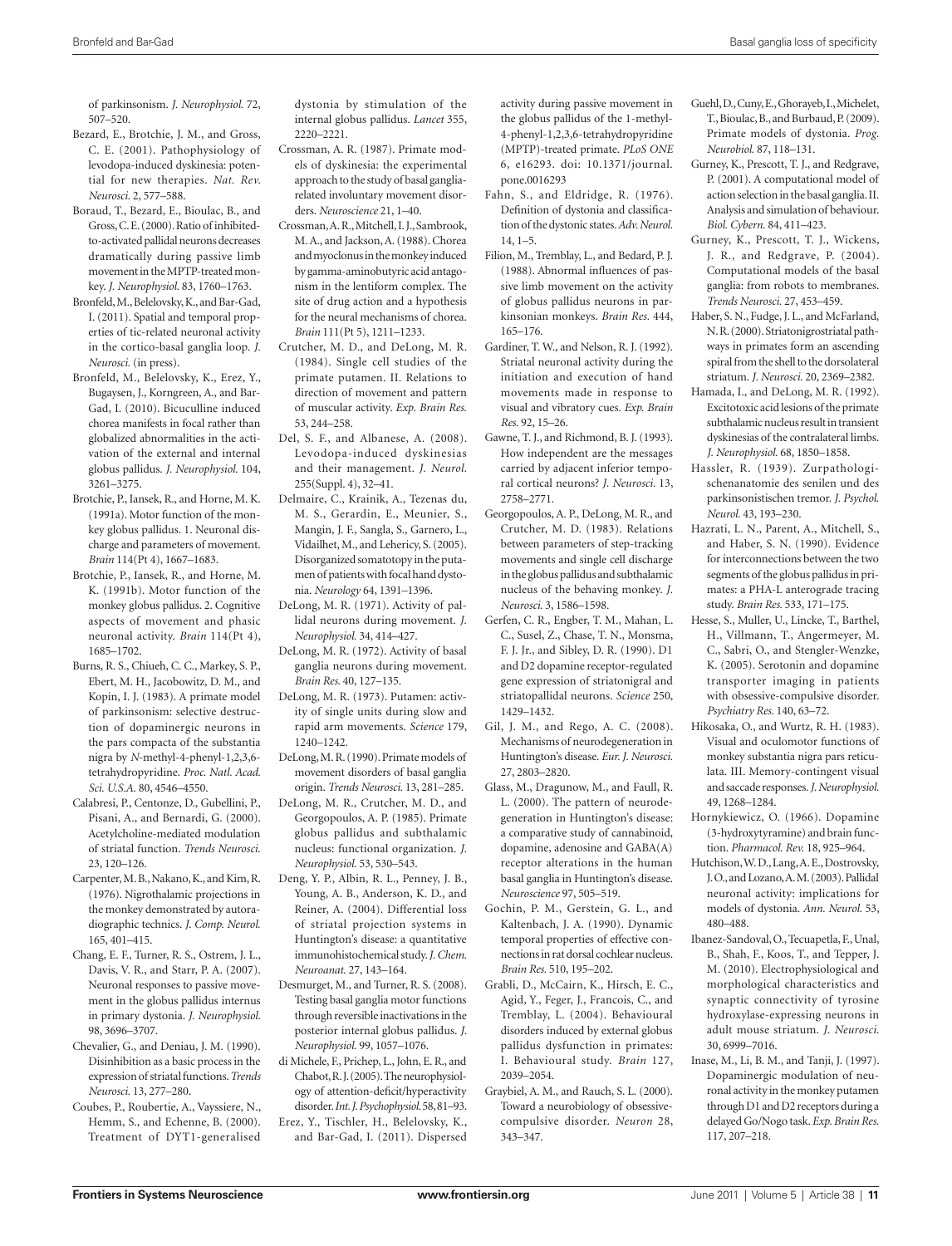- Jaeger, D., Gilman, S., and Aldridge, J. W. (1995). Neuronal-activity in the striatum and pallidum of primates related to the execution of externally cued reaching movements. *Brain Res.*  694, 111–127.
- Jenner, P. (2003). The contribution of the MPTP-treated primate model to the development of new treatment strategies for Parkinson's disease. *Parkinsonism Relat. Disord.* 9, 131–137.
- Joel, D. (2001). Open interconnected model of basal ganglia-thalamocortical circuitry and its relevance to the clinical syndrome of Huntington's disease. *Mov. Disord.* 16, 407–423.
- Joel, D., and Weiner, I. (1994). The organization of the basal ganglia-thalamocortical circuits: open interconnected rather than closed segregated. *Neuroscience* 63, 363–379.
- Joshua, M., Adler, A., and Bergman, H. (2009a). The dynamics of dopamine in control of motor behavior. *Curr. Opin. Neurobiol*. 19, 615–620.
- Joshua, M., Adler, A., Prut, Y., Vaadia, E., Wickens, J. R., and Bergman, H. (2009b). Synchronization of midbrain dopaminergic neurons is enhanced by rewarding events. *Neuron* 62, 695–704.
- Kerr, J. N., and Wickens, J. R. (2001). Dopamine D-1/D-5 receptor activation is required for long-term potentiation in the rat neostriatum in vitro. *J. Neurophysiol.* 85, 117–124.
- Kim, R., Nakano, K., Jayaraman, A., and Carpenter, M. B. (1976). Projections of the globus pallidus and adjacent structures: an autoradiographic study in the monkey. *J. Comp. Neurol.* 169, 263–290.
- Kita, H., and Kitai, S. T. (1994). The morphology of globus pallidus projection neurons in the rat: an intracellular staining study. *Brain Res.* 636, 308–319.
- Koos, T., and Tepper, J. M. (1999). Inhibitory control of neostriatal projection neurons by GABAergic interneurons. *Nat. Neurosci.* 2, 467–472.
- Kurlan, R. (2004). "Tourette's syndrome," in *Movement Disorders: Neurologic Principles and Practice*, eds R. L. Watts and C. K. William (New York: McGraw-Hill Medical Publishing), 685–692.
- Leblois, A., Meissner, W., Bezard, E., Bioulac, B., Gross, C. E., and Boraud, T. (2006). Temporal and spatial alterations in GPi neuronal encoding might contribute to slow down movement in Parkinsonian monkeys. *Eur. J. Neurosci.* 24, 1201–1208.
- Lenz, F. A., Jaeger, C. J., Seike, M. S., Lin, Y. C., Reich, S. G., DeLong, M. R., and Vitek, J. L. (1999). Thalamic single neuron activity in patients with

dystonia: dystonia-related activity and somatic sensory reorganization. *J. Neurophysiol.* 82, 2372–2392.

- Lenz, F. A., Suarez, J. I., Metman, L. V., Reich, S. G., Karp, B. I., Hallett, M., Rowland, L. H., and Dougherty, P. M. (1998). Pallidal activity during dystonia: somatosensory reorganisation and changes with severity. *J. Neurol. Neurosurg. Psychiatry* 65, 767–770.
- Levy, R., Dostrovsky, J. O., Lang, A. E., Sime, E., Hutchison, W. D., and Lozano, A. M. (2001). Effects of apomorphine on subthalamic nucleus and globus pallidus internus neurons in patients with Parkinson's disease. *J. Neurophysiol.* 86, 249–260.
- Liles, S. L. (1985). Activity of neurons in putamen during active and passive movements of wrist. *J. Neurophysiol.*  53, 217–236.

Maia, T. V., and Frank, M. J. (2011). From reinforcement learning models to psychiatric and neurological disorders. *Nat. Neurosci.* 14, 154–162.

- Marsden, C. D., Obeso, J. A., Zarranz, J. J., and Lang, A. E. (1985). The anatomical basis of symptomatic hemidystonia. *Brain* 108(Pt 2), 463–483. Marshall, F. J. (2004). "Clinical features
- and treatment of Huntington's disease," in *Movement Disorders: Neurologic Principles and Practice,* eds R. L. Watts and W. C. Koller (New York: The McGraw-Hill Companies), 589–601.
- Martin, J. P., and Alcock, N. S. (1934). Hemichorea associated with a lesion of the corpus luysii. *Brain* 57, 504–516.
- McCairn, K. W., Bronfeld, M., Belelovsky, K., and Bar-Gad, I. (2009). The neurophysiological correlates of motor tics following focal striatal disinhibition. *Brain* 132, 2125–2138.
- McHaffie, J. G., Stanford, T. R., Stein, B. E., Coizet, V., and Redgrave, P. (2005). Subcortical loops through the basal ganglia. *Trends Neurosci.* 28, 401–407.
- Mink, J. W. (1996). The basal ganglia: focused selection and inhibition of competing motor programs. *Prog. Neurobiol.* 50, 381–425.
- Mink, J. W. (2001). Basal ganglia dysfunction in Tourette's syndrome: a new hypothesis. *Pediatr. Neurol.* 25, 190–198.
- Mink, J. W., and Thach, W. T. (1987). Preferential relation of pallidal neurons to ballistic movements. *Brain Res.*  417, 393–398.
- Mink, J. W., and Thach, W. T. (1991a). Basal ganglia motor control. I. Nonexclusive relation of pallidal discharge to five movement modes. *J. Neurophysiol.* 65, 273–300.
- Mink, J. W., and Thach, W. T. (1991b). Basal ganglia motor control. II. Late pallidal timing relative to movement

onset and inconsistent pallidal coding of movement parameters. *J. Neurophysiol.* 65, 301–329.

- Mitchell, S. J., Richardson, R. T., Baker, F. H., and DeLong, M. R. (1987). The primate globus pallidus: neuronal activity related to direction of movement. *Exp. Brain Res.* 68, 491–505.
- Moore, G. P., Perkel, D. H., and Segundo, J. P. (1966). Statistical analysis and functional interpretation of neuronal spike data. *Annu. Rev. Physiol.* 28, 493–522.
- Moss, J., and Bolam, J. P. (2008). A dopaminergic axon lattice in the striatum and its relationship with cortical and thalamic terminals. *J. Neurosci.* 28, 11221–11230.
- Murphy, T. K., Goodman, W. K., Ayoub, E. M., and Voeller, K. K. (2000). On defining Sydenham's chorea: where do we draw the line? *Biol. Psychiatry* 47, 851–857.
- Mushiake, H., and Strick, P. L. (1995). Pallidal neuron activity during sequential arm movements. *J. Neurophysiol.*  74, 2754–2758.
- Nambu, A., Tokuno, H., and Takada, M. (2002). Functional significance of the cortico-subthalamo-pallidal 'hyperdirect' pathway. *Neurosci. Res.*  43, 111–117.
- Nambu, A., Yoshida, S., and Jinnai, K. (1988). Projection on the motor cortex of thalamic neurons with pallidal input in the monkey. *Exp. Brain Res.*  71, 658–662.
- Nevet, A., Morris, G., Saban, G., Arkadir, D., and Bergman, H. (2007). Lack of spike-count and spike-time correlations in the substantia nigra reticulata despite overlap of neural responses. *J. Neurophysiol.* 98, 2232–2243.
- Nevet, A., Morris, G., Saban, G., Fainstein, N., and Bergman, H. (2004). Discharge rate of substantia nigra pars reticulata neurons is reduced in non-parkinsonian monkeys with apomorphineinduced orofacial dyskinesia. *J. Neurophysiol.* 92, 1973–1981.
- Nini, A., Feingold, A., Slovin, H., and Bergman, H. (1995). Neurons in the globus pallidus do not show correlated activity in the normal monkey, but phase-locked oscillations appear in the MPTP model of parkinsonism. *J. Neurophysiol.* 74, 1800–1805.
- Parent, A., Levesque, M., and Parent, M. (2001). A re-evaluation of the current model of the basal ganglia. *Parkinsonism Relat. Disord.* 7, 193–198.
- Parkinson, J. (1817). *An Essay on the Shaking Palsy*. London: Sherwood, Neely and Jones.
- Perkel, D. H., Gerstein, G. L., and Moore, G. P. (1967). Neuronal spike trains and stochastic point processes. II. Simultaneous spike trains. *Biophys. J.* 7, 419–440.
- Pessiglione, M., Guehl, D., Rolland, A. S., Francois, C., Hirsch, E. C., Feger, J., and Tremblay, L. (2005). Thalamic neuronal activity in dopaminedepleted primates: evidence for a loss of functional segregation within basal ganglia circuits. *J. Neurosci.* 25, 1523–1531.
- Peterson, B. S., Pine, D. S., Cohen, P., and Brook, J. S. (2001). Prospective, longitudinal study of tic, obsessivecompulsive, and attention-deficit/ hyperactivity disorders in an epidemiological sample. *J. Am. Acad. Child Adolesc. Psychiatry* 40, 685–695.
- Prescott, T. J., Montes Gonzalez, F. M., Gurney, K., Humphries, M. D., and Redgrave, P. (2006). A robot model of the basal ganglia: behavior and intrinsic processing. *Neural Netw.*  19, 31–61.
- Quartarone, A., Morgante, F., Sant'angelo, A., Rizzo, V., Bagnato, S., Terranova, C., Siebner, H. R., Berardelli, A., and Girlanda, P. (2008). Abnormal plasticity of sensorimotor circuits extends beyond the affected body part in focal dystonia. *J. Neurol. Neurosurg. Psychiatry* 79, 985–990.
- Raz, A., Vaadia, E., and Bergman, H. (2000). Firing patterns and correlations of spontaneous discharge of pallidal neurons in the normal and the tremulous 1-methyl-4-phenyl-1,2,3,6-tetrahydropyridine vervet model of parkinsonism. *J. Neurosci.*  20, 8559–8571.
- Rodriguez-Oroz, M. C., Obeso, J. A., Lang, A. E., Houeto, J. L., Pollak, P., Rehncrona, S., Kulisevsky, J., Albanese, A., Volkmann, J., Hariz, M. I., Quinn, N. P., Speelman, J. D., Guridi, J., Zamarbide, I., Gironell, A., Molet, J., Pascual-Sedano, B., Pidoux, B., Bonnet, A. M., Agid, Y., Xie, J., Benabid, A. L., Lozano, A. M., Saint-Cyr, J., Romito, L., Contarino, M. F., Scerrati, M., Fraix, V., and Van Blercom, N. (2005). Bilateral deep brain stimulation in Parkinson's disease: a multicentre study with 4 years follow-up. *Brain* 128, 2240–2249.
- Rodriguez-Oroz, M. C., Rodriguez, M., Guridi, J., Mewes, K., Chockkman, V., Vitek, J., DeLong, M. R., and Obeso, J. A. (2001). The subthalamic nucleus in Parkinson's disease: somatotopic organization and physiological characteristics. *Brain* 124, 1777–1790.
- Rommelfanger, K. S., and Wichmann, T. (2010). Extrastriatal dopaminergic circuits of the basal ganglia. *Front. Neuroanat.* 4:139. doi: 10.3389/ fnana.2010.00139
- Sadek, A. R., Magill, P. J., and Bolam, J. P. (2007). A single-cell analysis of intrinsic connectivity in the rat globus pallidus. *J. Neurosci.* 27, 6352–6362.